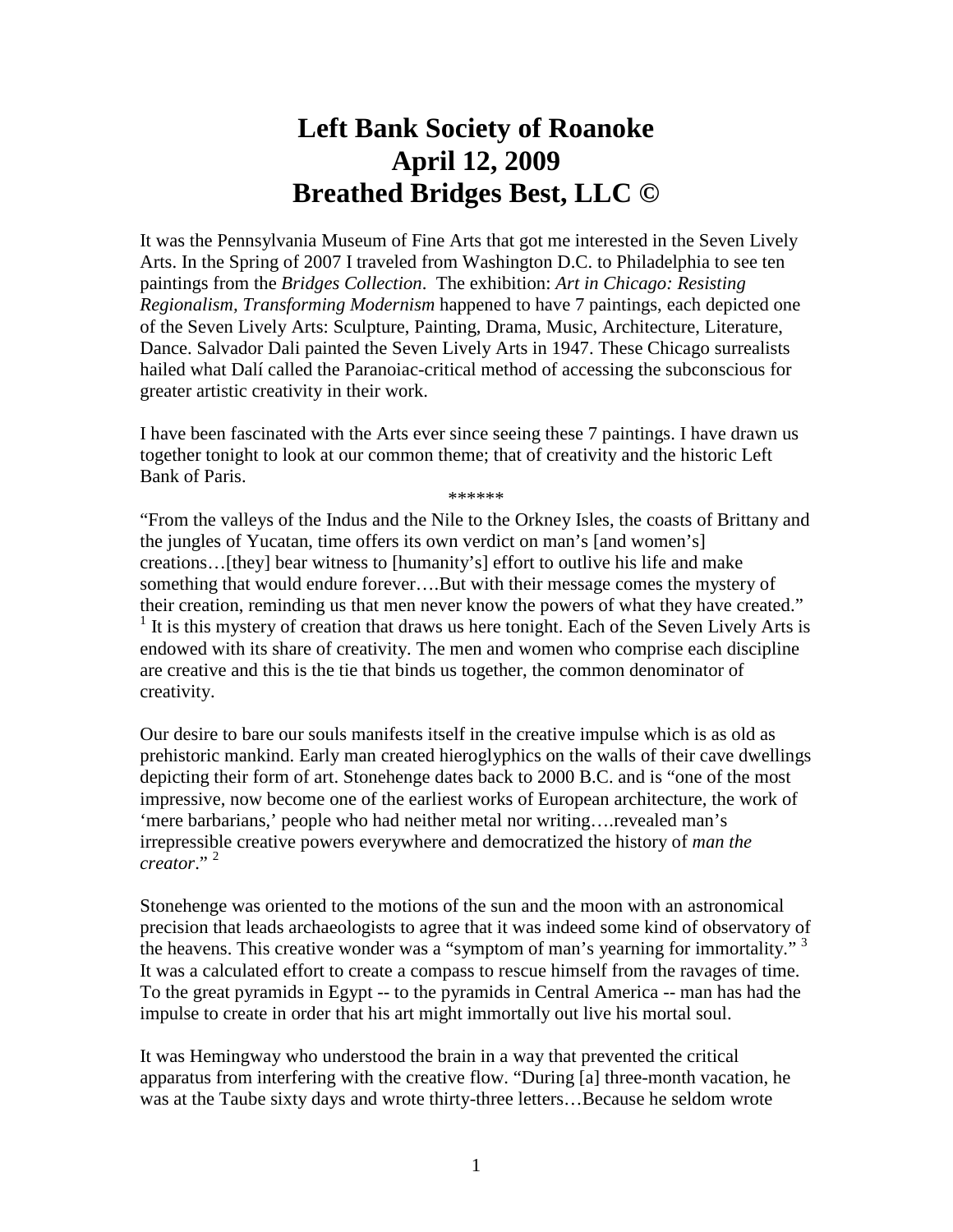letters when his fiction was going well, it appears that the three months were a dry spell….but it was going to extend another three months, the longest hiatus since he returned from the war…He tried, but for the first time the stories simply were not there, and it scared him."<sup>4</sup> It scares us all to think that the creative flow might some day be shut of like a water fountain.

Where does the human being acquire this creative flow and how do we nurture it in our creative lives? I personally believe the creative nexus comes from a divine source and that all creative impulses are a gift from God. God is the ultimate Creator of our world and the universe. I also believe that the creative juices are stimulated through collegiality. The pooling of ideas amongst creative souls draws us closer together as we seek to convey our deepest yearnings to express ourselves.

Listen to this creative poem from Lord George Gordon Byron:

'Tis to create, and in creating live A being more intense, that we endow With form our fancy, gaining as we give The life we image, even as I do now. What am I? Nothing: but not so art thou Soul of my thought! With whom I traverse earth, Invisible but gazing, as I glow Mix'd with thy spirit, blending with thy birth, And feeling still with thee in my crush'd feeling's dearth.<sup>5</sup>

In order to comprehend this poem we must first understand the creative mind of the poet. "The sign of the poet is that by passion he [she] enters into life more than other men. That is his [her] gift – the power to live…[Poets] have been singularly creatures of passion. They lived before they sang. Emotion is the condition of their existence; passion is the element of their being; and, moreover, the intensifying power of such a state of passion must also be remembered, for emotion of itself naturally heightens all the faculties, and genius burns the brighter in its own flames."<sup>6</sup> All our disciplines in the Lively Arts encompass a passion which flames our soul's.

Who are these unique creative individuals that are touched with fire? Psychologists have studied this phenomenon of creativity and have concluded that: "the highest rates of psychiatric abnormality were found in the poets (50 percent) and musicians (38 percent): and lower rates were found in painters (20 percent), sculptures (18 percent), and architects (17 percent)." <sup>7</sup> In comparison to the *mortal* population of the average man or woman, we are basically *touched* individuals or aby-normal in our genetic makeup.

You all have seen the movie *Young Frankenstein* with Gene Wilder. The mad scientist, Dr. Frankenstein, sends Egor out to get a brain for the monster. Late at night Egor goes to a lab and sneaks into it. He identifies the brains in jars and picks up a jar that says normal. He accidentally drops the jar and the brain explodes all over the floor. Then he looks up on the shelf and spies another brain, this one titled *aby-normal*.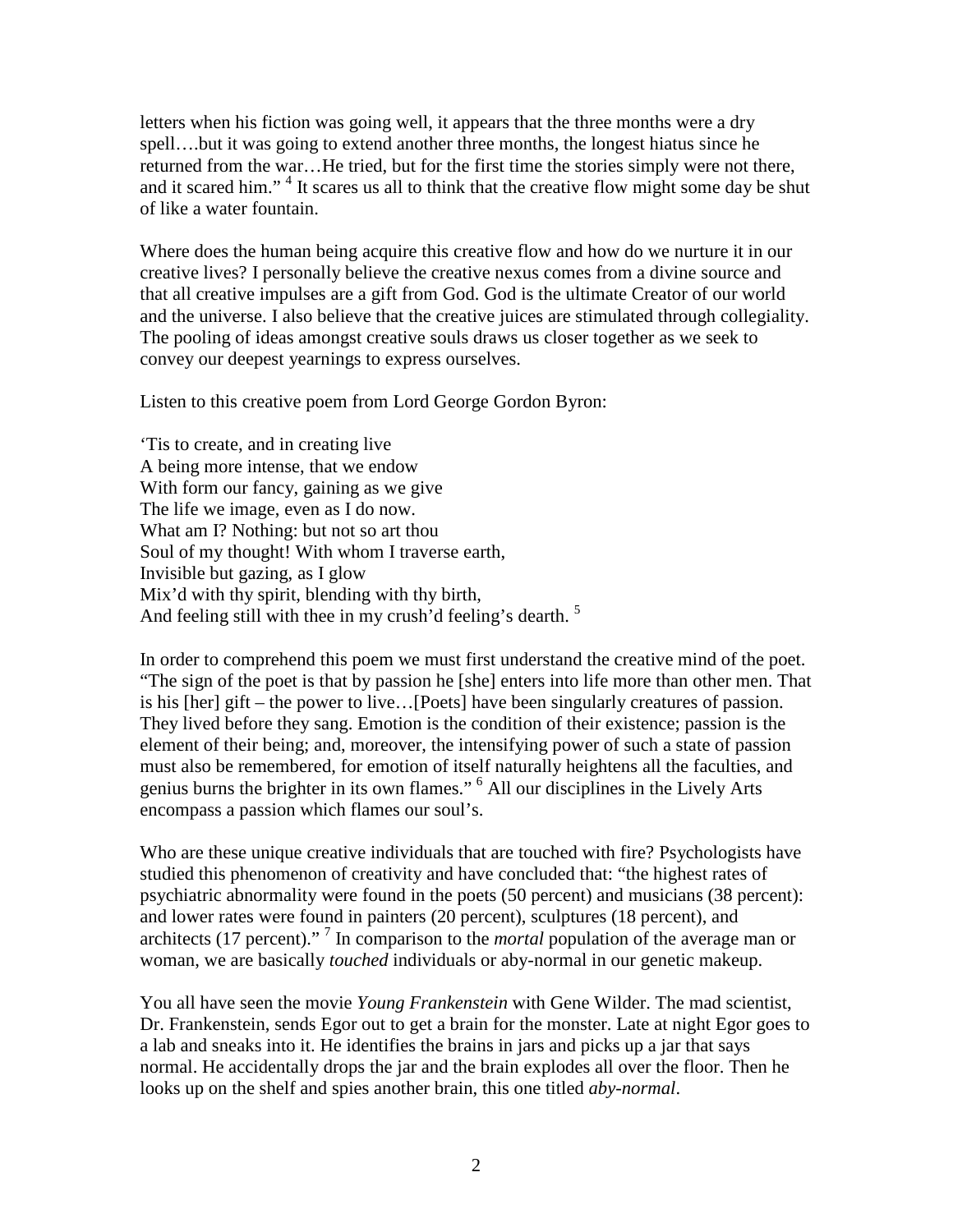Egor brings the brain back to Dr. Frankenstein and this is the brain that is put into the monster. When the monster wakes up he goes psychotic. Dr. Frankenstein looks over to Egor and asks what brain he gave to him. Egor responds, "Aby something, aby-normal." Dr. Frankenstein goes crazy and tries to strangle Egor.

We creative types are all aby-normal, especially artists types; there is no norm to which we have to conform as human beings. It is our abnormal minds that create the art which we all have such a passion to create. Psychologists believe, "The boldness of temperament needed for original work is stressed in a different sort of way...That which is creative must create itself…High energy levels and boldness are clearly essential to virtually all creative endeavors."  $\frac{8}{3}$  They also found that "In order for far-flung or chaotic thoughts to be transformed into works of art, original and meaningful connections must be made."<sup>9</sup> Through divine inspiration and the exchange of collegial ideas artists create and make these meaningful connections, then they produce their art.

What is unimaginable to the common man -- that does not see a cosmic sense of grandiosity -- is what connects us to our artistic disciplines. Both emotional and intellectual leaps of acute observational powers enable the artist to see things or write things or dance things or build things or to compose things or to sculpt things or to act things or to paint things otherwise unseen by the common man. This is what makes us artists and what binds us together as creative souls. \*\*\*\*\*\*\*

Collegiality is a key element in creativity. Many of our arts call for isolation and many of us are lone wolves. However, no man is an island to himself. Others of us are surrounded by people in our art disciplines all day and night. Consequently, they do not need any more collegiality, but escape from people. I would argue that either camp is in need of occasional creative collegiality, case in point the Left Bank of Paris is precedence for my thoughts.

"Certain neighborhoods of the Left Bank could serve as a virtual extension of [the Frenchmen's] living room…privileged places were a few streets in Montparnasse, particularly a group of cafes on the boulevard of that name….Saint-Germain-Pres, with its density of bookstores and publishing houses, galleries and outdoor cafes." <sup>10</sup> The 1920's up until the 1950s, this place was known as the Left Bank of the Siene River. It was a lively place full of artists of all types that found solace for their work and their creative ideas.

It was a gay time along Montparnesse. "Street vendors sold lemonade, ice cream and fresh strawberries to the young men from Harvard in their straw hats and white flannel trousers. Ernest [Hemingway] and Hadley [his wife] were part of it, drinking sometimes at the Dome, sometimes at the Dingo, going to parties and laughing together down the street." <sup>11</sup> "In front of the Dome a casual observer would have seen a smooth-faced, young American in a dark suit, muffled against the cold and hair askew, sipping his hot rum punch by the charcoal fire and watching everything and everyone with quick, dark eves." $^{12}$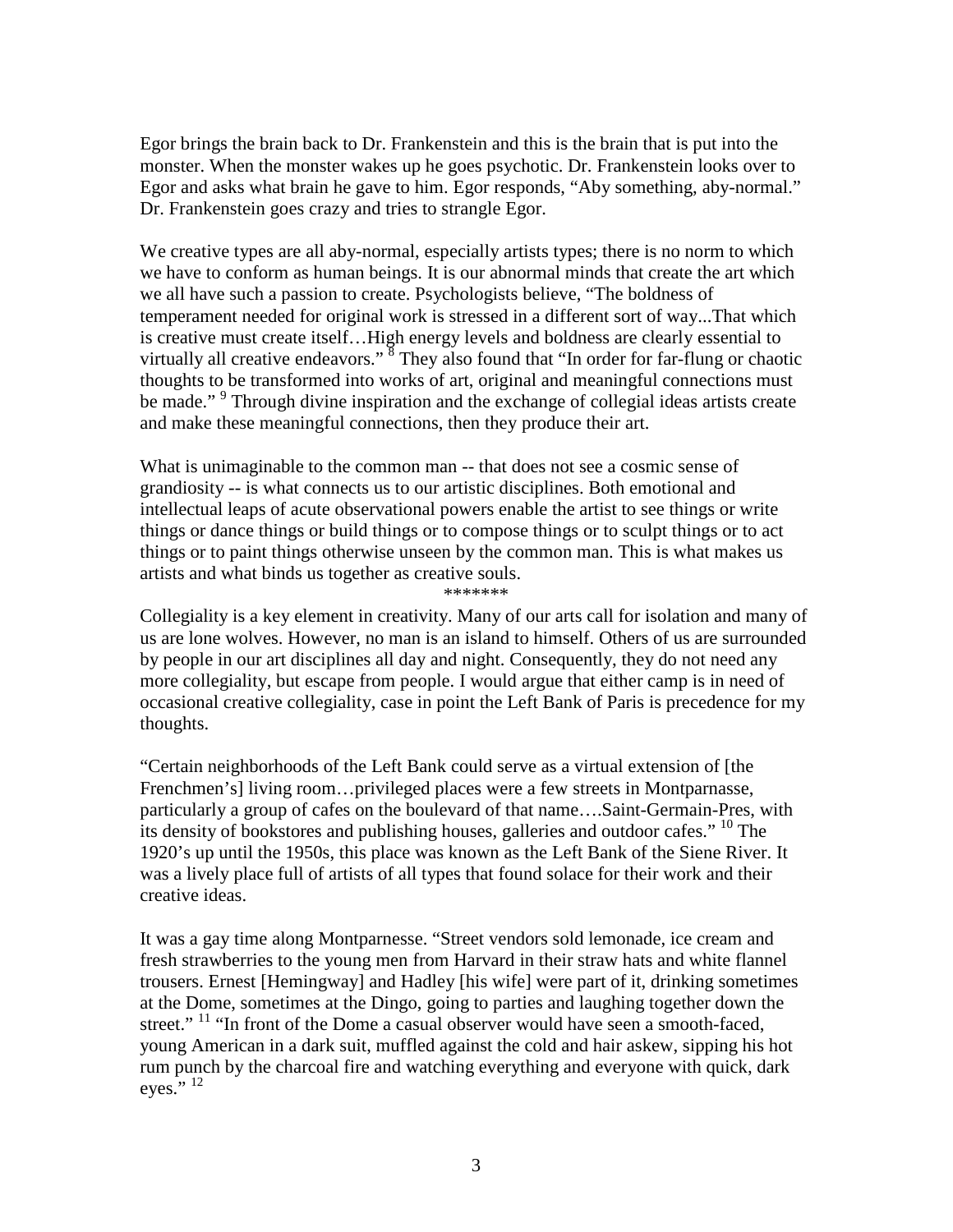"Less than two blocks from Hemingway's table, what was left of Charles Baudelaire and Guy de Maupassant lay beneath stone memorials in the Montparnesse cemetery. A fiveminute walk down Boulevard Raspail, Gertrude Stein and Alice Toklas were planning their Christmas meal. Close by Ezra Pound was reading through a bit of manuscript left him by his young friend with exhausted nerves, Tom Eliot, on his way to a rest cure in Lausanne….Less than two blocks from the Hemingway's hotel, James Joyce was dressing to attend a party at Sylvia Beach's bookstore, *Shakespeare and Company*, where he would celebrate the final revisions to his manuscript *Ulysses.*" <sup>13</sup>

None of these literary giants knew that Ernest Hemingway was in town. However, before the year ended they would know him well. "A conjunction of literary influences was about to take place which would forever change the topography of American literature." <sup>14</sup> Hemingway's reach was beyond America for he was soon to become a leading world literary figure.

In the early 1920s, Hemingway's time period, there was much hustle and bustle along the boulevards of the Left Bank. "One's creative life, one's friendships and affections, were played out on a stage that would soon have the whole world as an audience." <sup>15</sup> Montparnasse was the preferred haunt of painters and poets, and Picasso was one of the many painters who found refuge there. The creative elite of the first decades of the century found entertainment and collegiality with friends at Montparnasse.

Painters and writers had much in common. It was said of Hemingway that "Once he knew his purpose, all that mattered was telling the story right; if the light needed to fade or the image to shift to make his point, then, like the painter, he changed what he knew and what he heard of reality to meet art's necessity. He came to understand what Ezra [Pound] told him: fiction and painting were both based on selection." <sup>16</sup>

Pound was an American expatriate poet, critic and intellectual who was a major figure of the Modernist movement in the first half of the 20th century. He is generally considered the poet most responsible for defining and promoting a Modernist aesthetic in poetry. Gertrude Stein was an American writer who spent most of her life in France, and who became a catalyst in the development of modern art and literature. Throughout her lifetime, Stein cultivated significant tertiary relationships with well-known members of the *avant garde* artistic and literary world.

The Americans of Montparnesse were already something of a legend by 1925. Ernest Hemingway was one of these important literary success stories. The Left Bank of the young American girls dancing the shimmy was also the Left Bank of Hemingway and Fitzgerald. "There were always much nicer-looking people that I did not know that in the evening with the lights just coming on, were hurrying to some place to drink together, to eat together and then to make love," said one Left Bank writer. <sup>17</sup>

Louis Aragon was a poet and an apologist for Communism. Not far from the Rue du Chateau was the large artist's studio of Aragon, hugging the Boulevard du Montparnasse.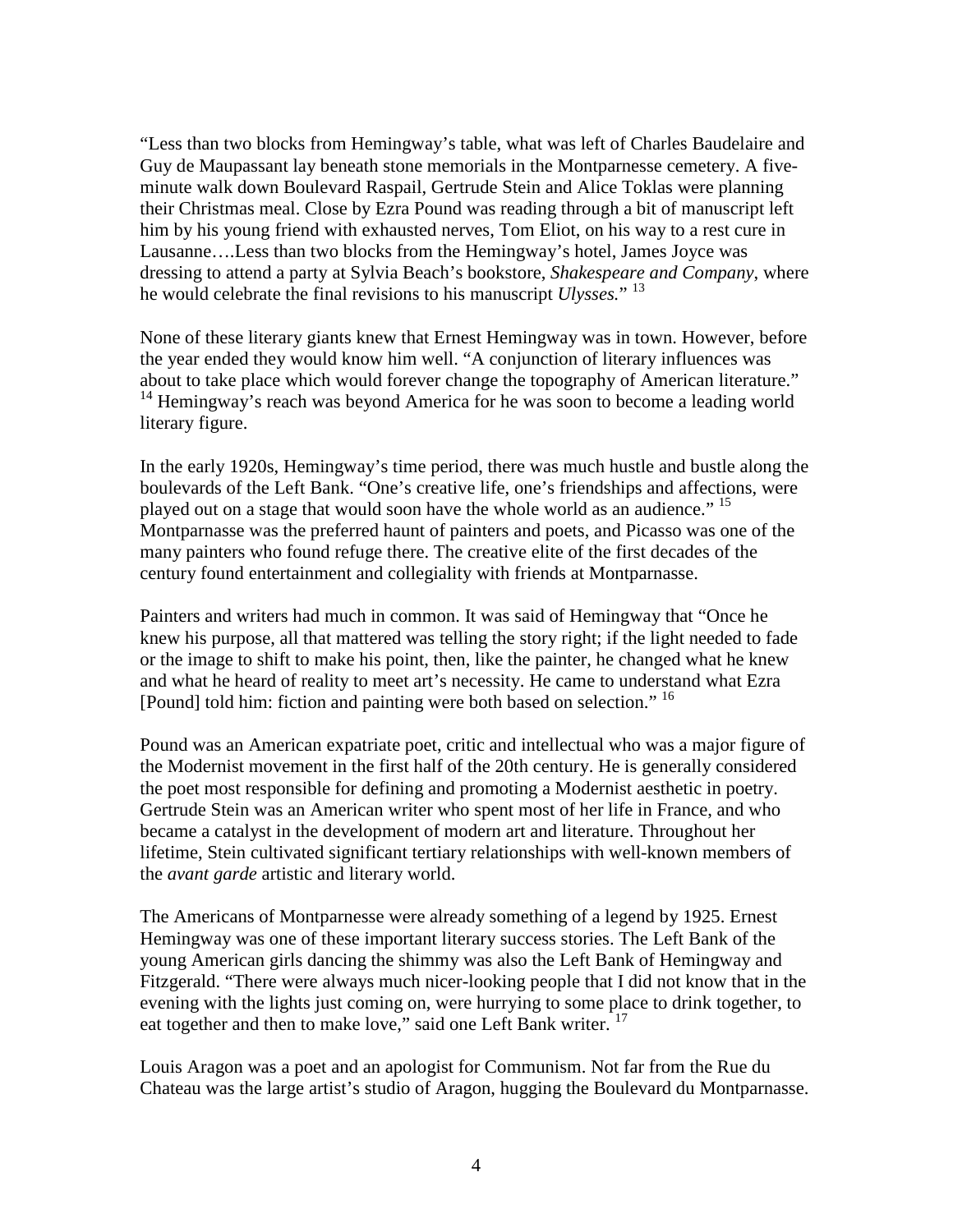He was an eccentric character to the dimensions of decorating "the toilet at 54, Rue du Chateau." <sup>18</sup> Aragon in this period was the key player between Communist and non-Communist intellectuals. At the end of the 1920s the Surrealists en bloc joined the French Communist Party.

In the 1920s, France was the center of the literary and artistic world, and Paris was the center of that center. It attracted the best of the current generation from distant places and neighboring nations. Paris was the training ground for the best of the next generation of artists as well. "The most formal literary institution of all was located in the heart of the Left Bank: the *Academie Francaise*, with its ceremonial meetings of honored writers, professors, scientists." <sup>19</sup> The Academie was a part of the elite circles in France. It was a click of the elite artists that made up the patrons of the Left Bank.

Éditions Gallimard was and is one of the leading French publishers of books. It was founded in1911 in Paris by Gaston Gallimard. It was and is described as having 'the best backlist in the world'. "Gallimard's pre-World War II catalogue could almost be taken for a bibliography of contemporary literature, with only a few names missing." <sup>20</sup> Many of the authors and poets bowed and scraped to get an opportunity to present their works to this esteemed literary publishing house.

On the eve of World War II the cafes of the Left Bank were summed up in this statement: "One couldn't write thirty lines in a newspaper in Paris, paint a painting, or hold strong political opinions…without devoting at least one evening a week to this café-restaurant [Lipp]…Lipp is certainly one of the places, the only one perhaps, where for the price of a draft beer one can have a faithful and complete summing-up of a political or intellectual day in France." <sup>21</sup> By the 1930s "it was a quiet place where Hemingway could sit with a café crème and his writing pad without risking interruption." <sup>22</sup> One could learn Bohemian life at this and other cafes.

The Left Bank supported artist of all kinds. However, as tumultuous times were beginning to rear their ugly head's it was also a place for intellectuals and politicos. Lenin and Trotski, before the Russian Revolution, were also frequent visitors of the Left Bank cafes.

In 1933 Andre Gide was another player on the Left Bank stage and a political animal. He was probably the best-known representative of French letters at home or abroad. He was a homosexual and an early advocate of a very literary homosexuality. He also had a great love for Soviet Communism. Gide was a part of a group of writers that denounced Hitlerism. He supported "Communist individualism"  $^{23}$  which seemed to be a contradiction in terms.

With the coming of war political party affiliations developed next on the Left Bank. Some were communist, some fascists, some socialists and some surrealists. The artist's common bond was creativity, but what separated them was their party affiliations as world politics was making a monumental shift away from democracy. The Radical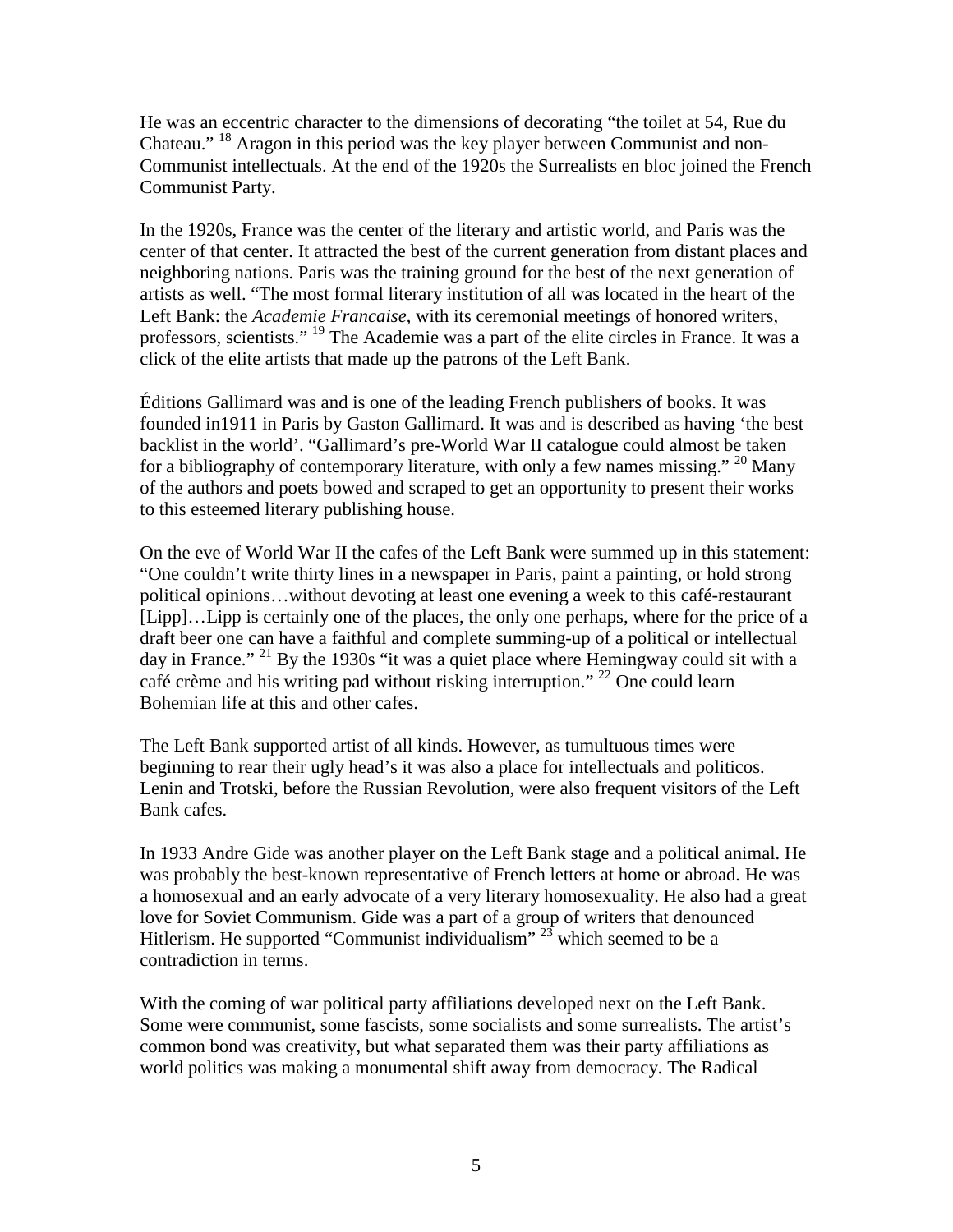Socialists movement was committed to "defend and develop democratic freedoms, and to guarantee peace for humanity." <sup>24</sup>

\*\*\*\*\*\*

Politics of the Left Bank were steaming up when in January 1933 Hitler came to power and Nazi repression was beginning to be felt on the Left Bank. The Popular Front government in France was supported by the Communists and they were against Fascism in France. "At few times in the history of government has the role of intellect been so decisive."  $25$ 

There was now a fusion of the intellect and politics that was unavoidable on the Left Bank. Had the Fascists conquered the streets of the Left Bank? "*The Committee of Vigilance of the Anti-Fascists* was a vehicle for a whole generation of writers, journalists, teachers, poets, and painters to take part, or feel as if they were taking part, in a movement directed against immediate danger." <sup>26</sup>

Stalin had many disappear at the hand's of his police. To the east, Nazi Germany was on the move. In 1938 Hitler defied the *Versailles* treaty by introducing military conscription into Germany. As Italy completed its occupation of Ethiopia, Mussolini entered into a secret alliance with Germany, which had already signed such a pact with Japan. Germany then began the annexation of its neighbors.

In March of 1938 Austria fell to the Germans. By October 1, the Germans began to occupy Czechoslovak territory. On September 1, 1939, the Germans marched into Poland. By September 3 France and the United Kingdom declared war on Germany. By June 1940 the Germans occupied Paris. With the declaration of war the true exodus from the Left Bank began.

In the beginning, intellectuals seemed ready to believe that resistance to war and resistance to Fascism were one and the same. "The horrors of World War I could still be remembered, while Fascism was a distant threat. With the coming to power of Hitler, more than one French group split down the middle." <sup>27</sup> By August of 1939 Stalin agreed to a pact of nonaggression with Hitler. With that agreement, the alliance of communism and Nazis Fascism was complete.

In early February 1940 "Sartre was thirty-two when [the war] began. Drafted, he served in a grim outpost on the dormant eastern front." <sup>28</sup> Malraux finally joined the active resistance. Jean Paul Sartre and Albert Camus were central figures of the intellectual Left Bank. Sartre was a French existentialist philosopher, playwright, novelist, screenwriter, political activist, biographer, and literary critic. He was one of the leading figures in  $20<sup>th</sup>$ century French philosophy.

Camus was an Algerian-born French author, philosopher, and journalist who was awarded the Nobel Prize in 1957. He is often associated with existentialism, but Camus refused this label. On the other hand, as he wrote in his essay *The Rebel*, his whole life was devoted to opposing the philosophy of nihilism while still delving deeply into individual freedom.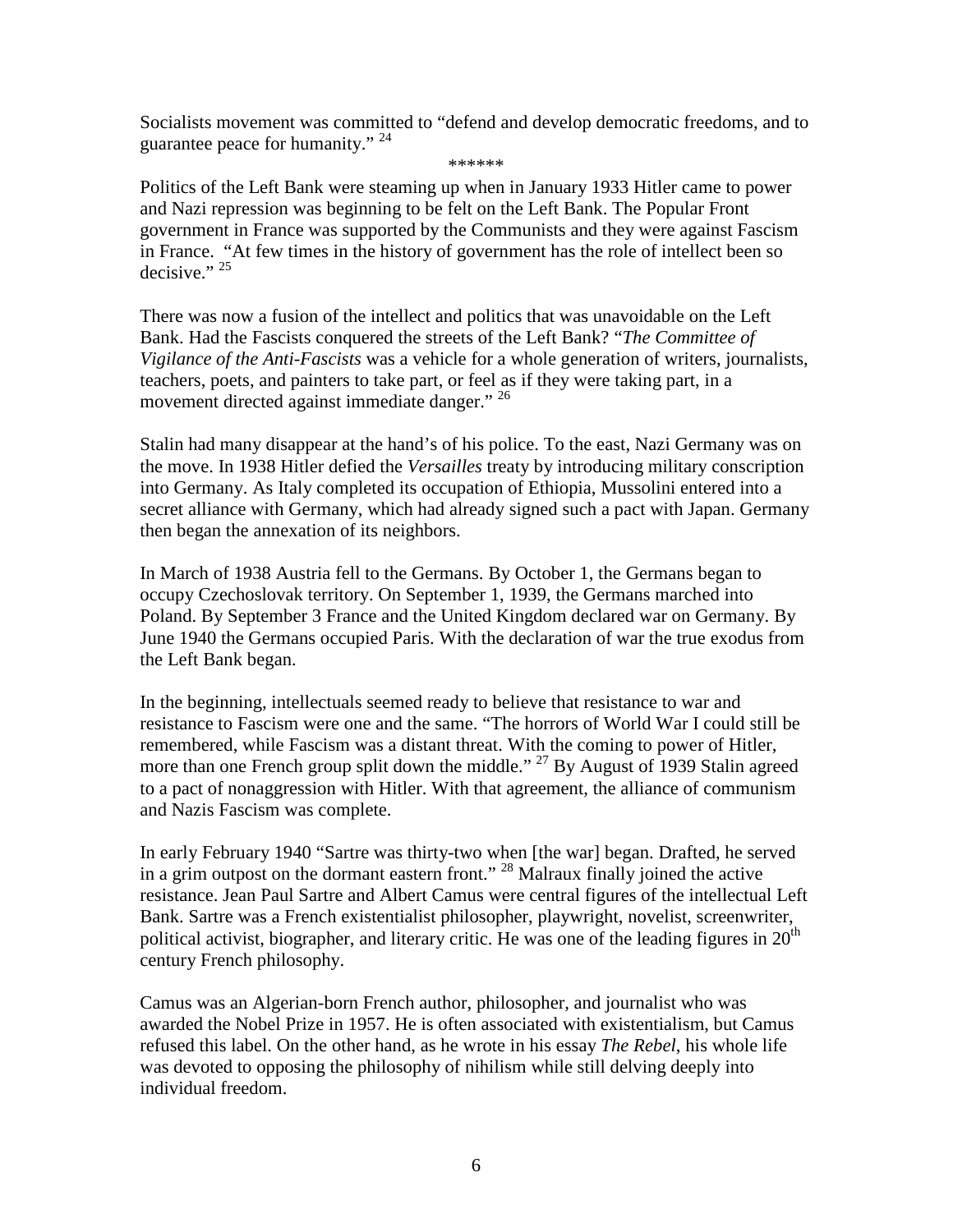It was said that there were two Frances in the years of German occupation. "German occupation authorities, responsibility for control of French cultural production – books and periodicals, theater and music and the other arts – belonged to the Propaganda Department, which reported to the German military command." <sup>29</sup> There were both Parisians that resisted German occupation and those that collaborated. "German officers revealed the true intentions of the Nazis: to destroy France. 'Not only its power: its soul as well."<sup>30</sup> For many Frenchmen and Frenchwomen, survival meant to flee the Left Bank. This was true for Jews and for known Communists or active left-wingers. \*\*\*\*\*\*

No persons of sound mind could have expected prewar conditions to return to the Left Bank at the conclusion of World War II. "Young men, young women, whose only credentials for admission into the society of letters [of the Left Bank] were their records of courage and commitment." <sup>31</sup> The liberation of France came at the cost of millions of lives around the world. "Adrienne Monnier cries, 'It's Hemingway!' [Sylvia Beach] rushes downstairs. In battle dress, grimy and bloody…Hemingway picks her up and swings her around, kissing her as onlookers cheer. At the request of the two booksellers, Hemingway orders his company out of the jeeps and up to the roofs to clear out the snipers, and that puts an end to the firing on the street. Hemingway and his men come down again and take their leave, 'to liberate the cellar at the Ritz,' as he tells her."  $32$  The Left Bank and Paris were now liberated, but the atmosphere would never be the same as it was before the war.

The next historical phase to affect the Left Bank was the Cold War era. "The cold war has been dated as starting...from the day and the hour in March 1947 when Harry S. Truman asked Congress for military and economic aid for Greece and Turkey, this at a time when a Communist-inspired insurrection in Greece threatened to bring one or both countries into the Soviet orbit."<sup>33</sup>

In the 1950s, "as the present story comes to an end, the Left Bank was taking a long vacation from politics. One had been stung enough. 'How can we forget the successive submissions and resignations, the explosive ruptures, the excommunications, the imprisonments, the suicides?' declared Alain Robbe-Grillet in 1957, when he was thirtyfive years old and fully resolved as a writer not to repeat the errors of previous generations." <sup>34</sup> The Cold War brought an end to the historic Left Bank, it would never be the same again.

\*\*\*\*\*\*\*

The creative soul has always been admired in cultures around the world. Their inspiration and creativity was located in the nexus of God and collegiality. Both of these forces help to produce a fine artist no matter which of the Seven Lively Arts the artist is involved. "The great imaginative artists have always sailed 'in the wind's eye,' and brought back with them words or sounds or images to 'counterbalance human woes.' That they themselves were subject to more than their fair share of these woes deserves our appreciation, understanding, and very careful thought." <sup>35</sup>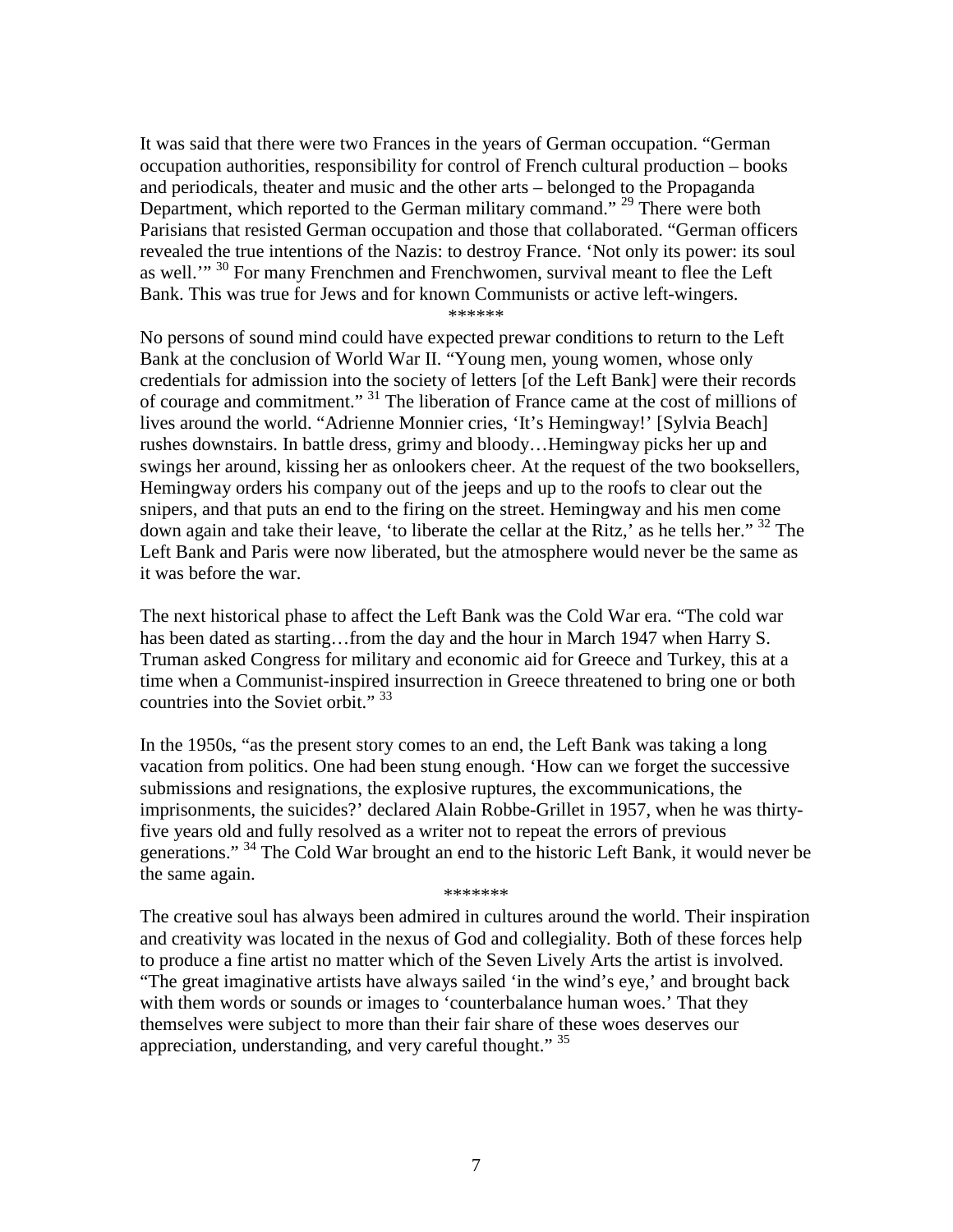In relation to the painter: "Art [is] a product of new consciousness that has to be expressed in a visual language commensurate with a modern world. Form and content resulted from the artist's emotional reaction; this could encompass a wide-range of subjects, including the transformation of one's environment or the interpretation of the artist's inner landscape." <sup>36</sup> Which ever form of the Seven Lively Arts that you are representing here tonight it is believed that "Art is intimate self-expression that arises from inner consciousness and shows communion between the individual and his or her subject."  $37$  "Art as a means to assert individuality and reflect the artist's soul."  $38$  I believe that both divine spirituality and collegiality are central to the gift we all share in common, creativity.

It has been said that "Organization is the death of art"  $39$  and that "Rules always deaden" spontaneous creation…Art becomes 'academic' when it submits to formula – when the individual spirit of the artist dies." <sup>40</sup> It is with these closing remarks that I would like to open the floor to discussion of our new Society – The Left Bank Society of Roanoke.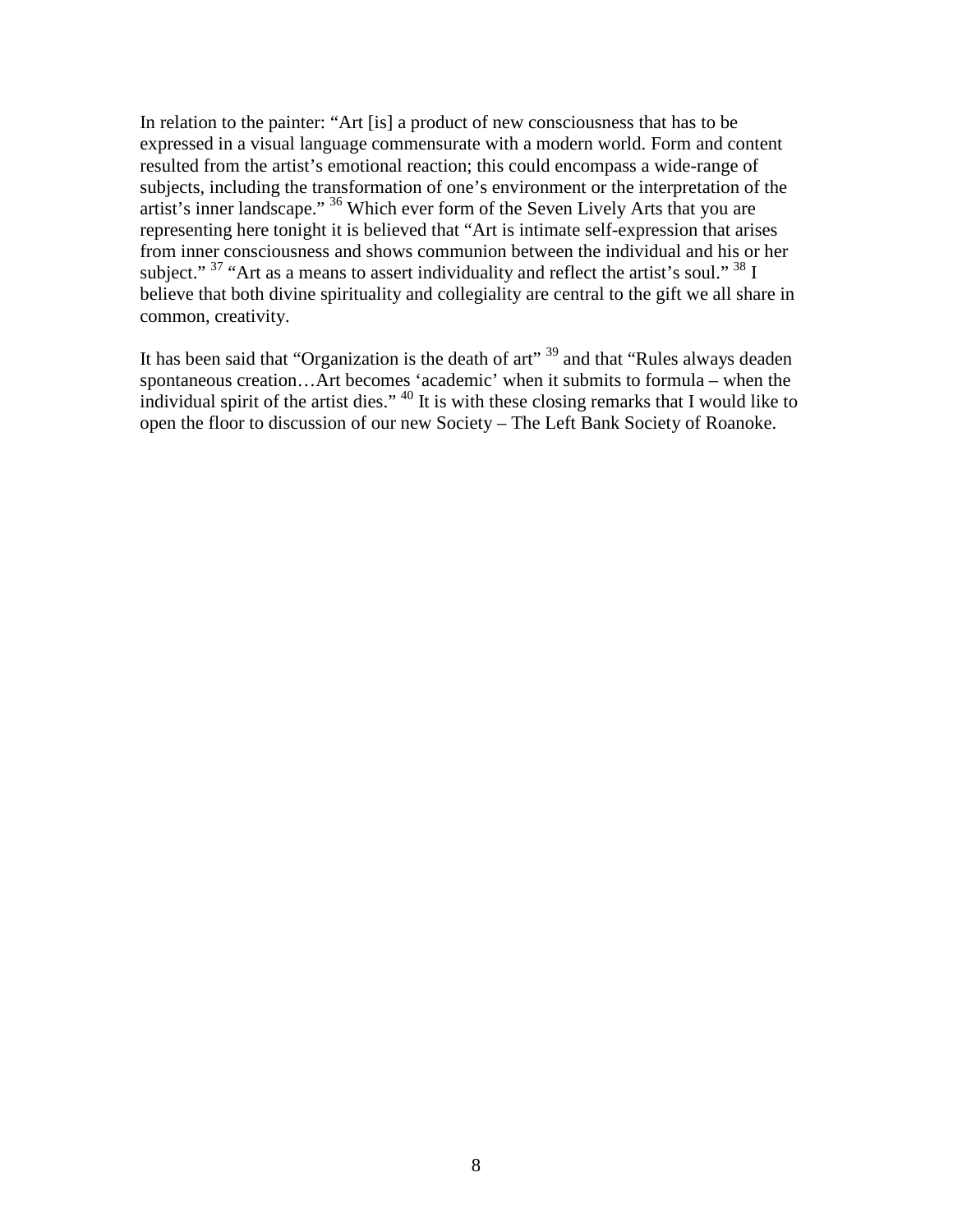## **Endnotes:**

*Ibid*., 110.

- <sup>11</sup> Michael Reynolds, *Hemingway The Paris Years* (New York: W. W. Norton & Company, 1989) 204.
- *Ibid.,* 11.
- *Ibid.,* 11.
- *Ibid.,* 11.
- Lottman, *The Left Bank*, 7.
- Reynolds, *Hemingway The Paris Years*, 112.
- Lottman, *The Left Bank*, 11.
- *Ibid.,* 28.
- *Ibid.,* 35.
- *Ibid.,* 33.
- *Ibid.,* 36.
- *Ibid.,* 37.
- *Ibid.,* 66.
- *Ibid.,* 79.
- *Ibid.,* 79.
- *Ibid.,* 79.
- *Ibid.,* 123.
- *Ibid.,* 134.
- *Ibid.,* 159.
- *Ibid.,* 181.
- *Ibid.,* 231.
- *Ibid.,* 212. *Ibid.* 264.
- *Ibid.* 288.
- 
- Jamison, *Touched With Fire*, 260.
- Robert Cozzolino, *Art In Chicago* (Philadelphia: Pennsylvania Academy of the Fine Arts, 2007) 15.
- *Ibid.,* 17.
- *Ibid.,* 17.
- Lottman, *The Left Bank*, 85.

**\_\_\_\_\_\_\_\_\_\_\_\_\_\_\_\_\_** 

Robert Cozzolino, *Art In Chicago,* 16.

## **Bibliography:**

Boorstin, Daniel J. *The Creators*. New York: Random House, 1992.

Cozzolino, Robert. *Art In Chicago*. Philadelphia: Pennsylvania Academy of the Fine Arts, 2007.

Jamison, Kay Redfield. *Touched With Fire*. New York: Simon & Schuster, 1993. Lottman, Herbert R. *The Left Bank*. Chicago: The University of Chicago Press, 1982.

 $\frac{1}{1}$ Daniel J. Boorstin, *The Creators* (New York: Random House, 1992) 74.

*Ibid*., 75.

*Ibid*., 76.

Michael Reynolds, *Hemingway The Paris Years* (New York: W. W. Norton & Company, 1989) 267.

Kay Redfield Jamison, *Touched With Fire* (New York: Simon & Schuster, 1993) 124.

*Ibid*., 116.

*Ibid*., 60.

*Ibid*., 114.

<sup>&</sup>lt;sup>10</sup> Herbert R. Lottman, *The Left Bank* (Chicago: The University of Chicago Press, 1982) 7.